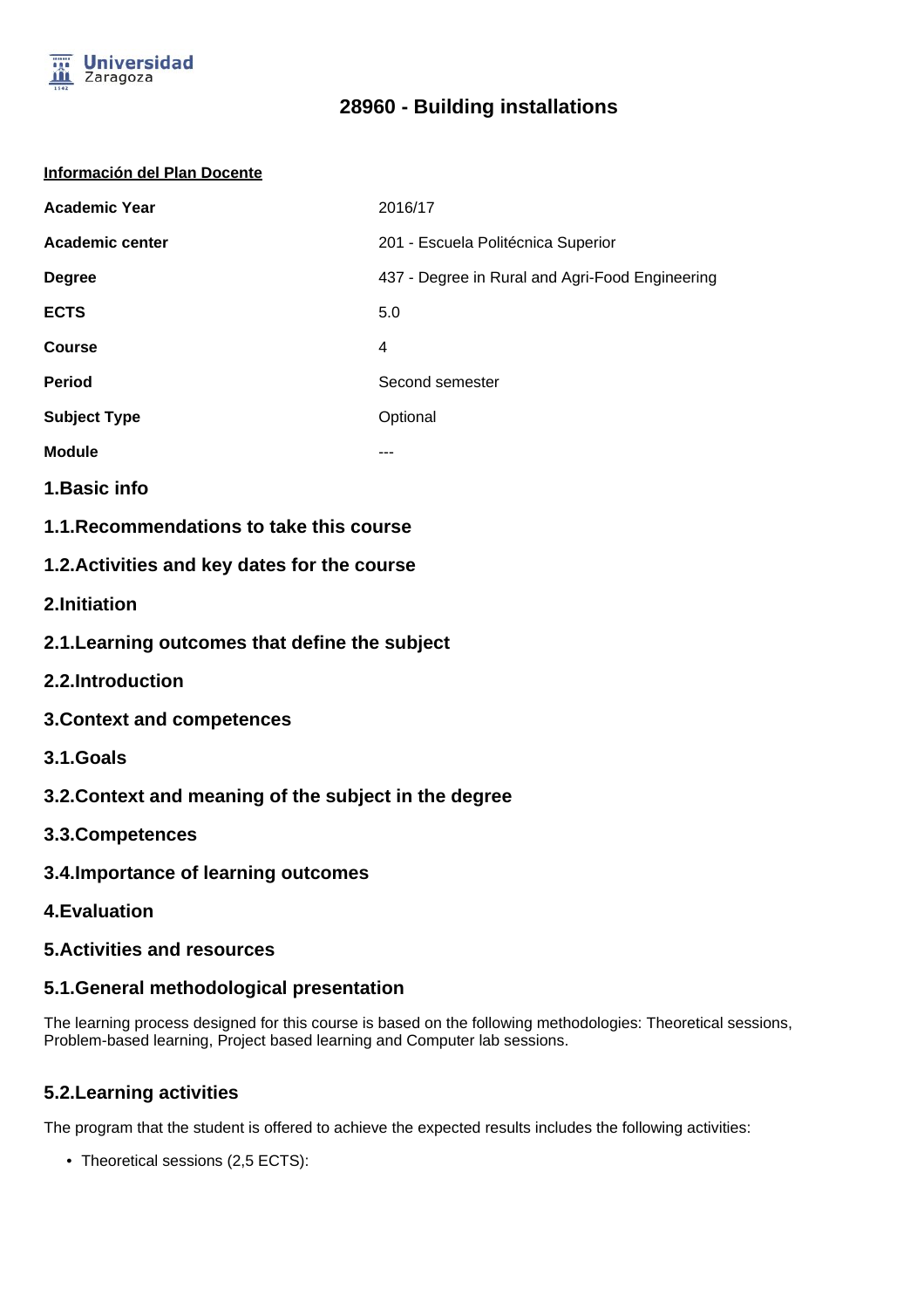

- o The teacher explains the theoretical content of each session. One of the objectives of this activity will be the promoting of the participation of the students and the cooperative learning.
- o Problem-solving sessions. The teacher will resolve specific problems.
- Practical sessions (2,5 ECTS):
	- o Problem-based learning. Students, working individually or in groups, gain knowledge and skills by working to respond problems and questions.
	- o Computer lab sessions. Students use technical software.
	- o Project-based learning. Students gain knowledge and skills by working with examples of real projects.

#### **5.3.Program**

#### **Theory Program**

MODULE 1. Cold water supply and distribution

- 1. Basic regulation.
- 2. Components of the installation.
- 3. Calculating the installation.

MODULE 2. Domestic hot water production and distribution

- 1. Basic regulation.
- 2. Components of the installation.
- 3. Calculating the installation.

MODULE 3. Water evacuation

- 1. Basic regulation.
- 2. Components of the installation.
- 3. Calculating the installation.
- MODULE 4. Fire protection installation
- 1. Basic regulation.
- 2. Components of the installation.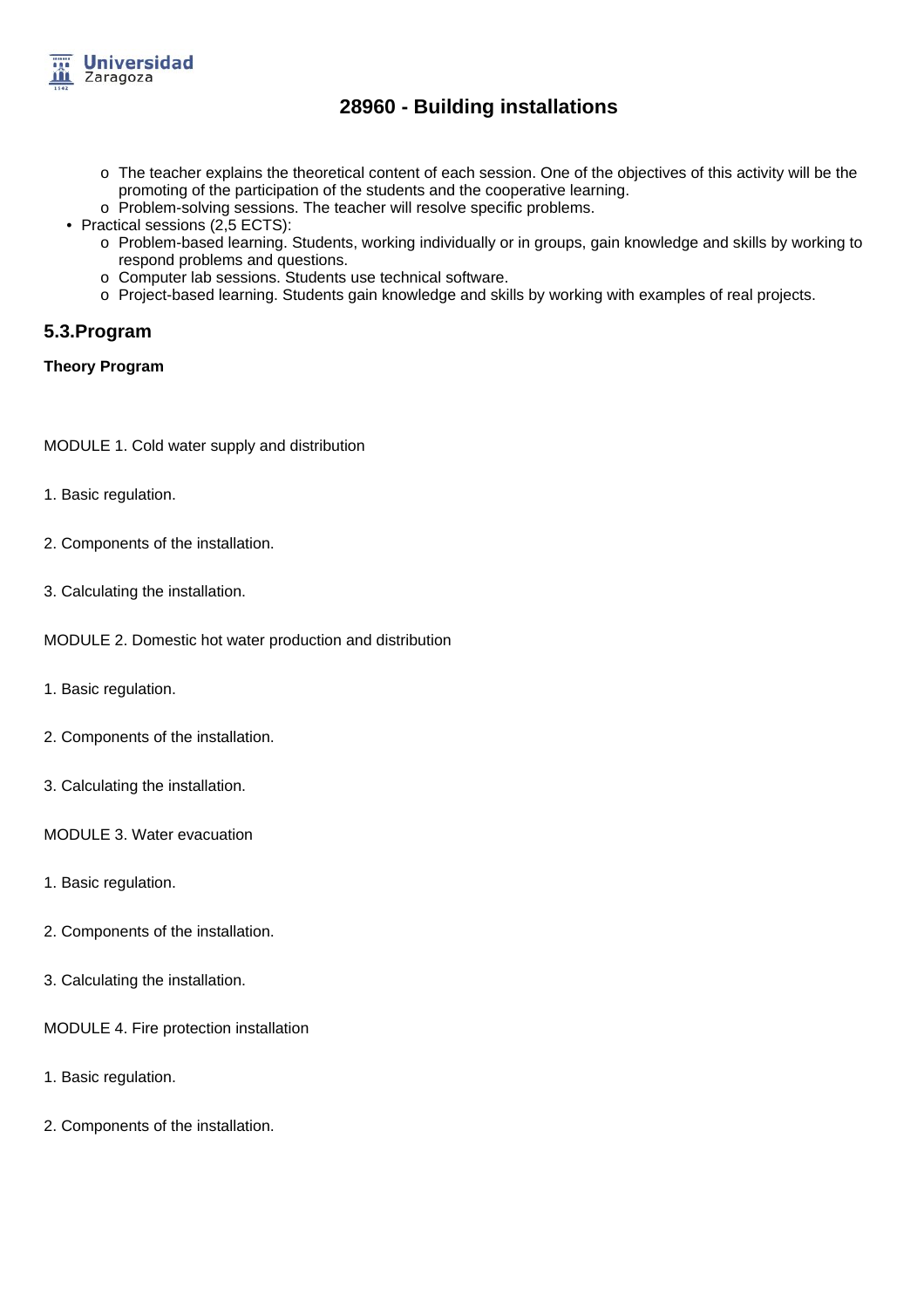

- 3. Calculating the installation.
- MODULE 5. Emergency electrical installations
- 1. Basic regulation.
- 2. Components of the installation.
- 3. Calculating the installation.

#### **Practical program**

- 1. Calculating a water supply installation for a building in the agricultural and/or food processing domain.
- 2. Calculating a water evacuation installation for a building in the agricultural and/or food processing domain.
- 3. Calculating the fire protection installations for a building in the agricultural and/or food processing domain.
- 4. Calculating the emergency lighting installation for a building in the agricultural and/or food processing domain.

#### **5.4.Planning and scheduling**

| <b>Week</b>     | <b>Theoretical</b><br>sessions (h) | <b>Practical</b><br>sessions (h) | <b>Individual</b><br>work (h) | Total (h) |
|-----------------|------------------------------------|----------------------------------|-------------------------------|-----------|
| 1               | 1                                  | 0                                | 1,5                           | 2,5       |
| $\mathbf{2}$    | $\overline{2}$                     | $\overline{2}$                   | 6                             | 10        |
| $\mathbf{3}$    | $\overline{2}$                     | $\overline{2}$                   | 6                             | 10        |
| 4               | $\overline{2}$                     | $\overline{2}$                   | 6                             | 10        |
| $5\phantom{.0}$ | $\overline{2}$                     | $\overline{2}$                   | 6                             | 10        |
| $6\phantom{1}$  | $\overline{2}$                     | $\overline{2}$                   | 6                             | 10        |
| $\overline{7}$  | $\overline{2}$                     | $\overline{2}$                   | 6                             | 10        |
|                 |                                    |                                  |                               |           |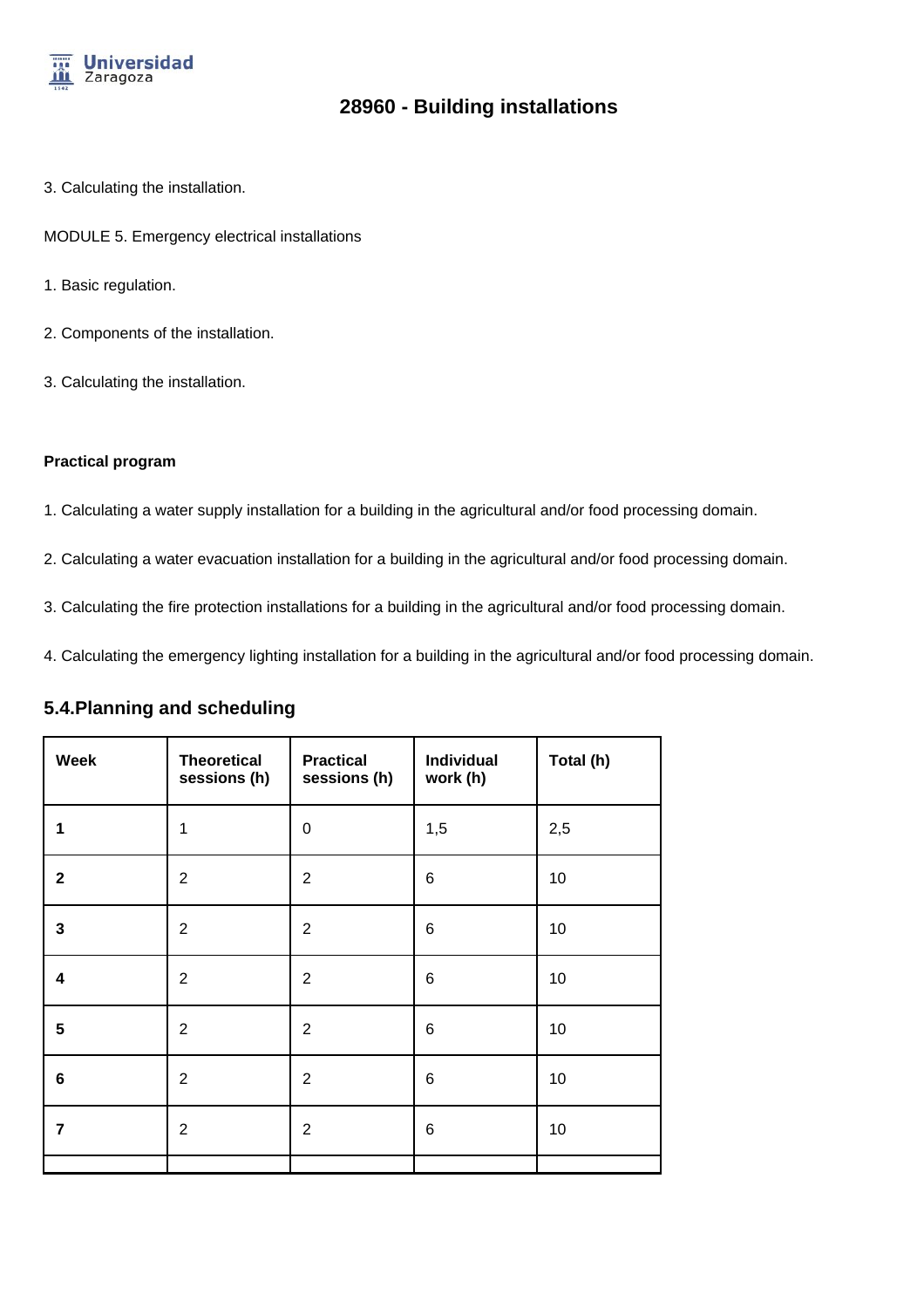

| 28960 - Building installations |  |
|--------------------------------|--|
|--------------------------------|--|

| $\bf8$             | $\overline{2}$ | $\sqrt{2}$     | $\,6$ | 10  |
|--------------------|----------------|----------------|-------|-----|
| $\boldsymbol{9}$   | $\overline{2}$ | $\sqrt{2}$     | $\,6$ | 10  |
| 10                 | $\overline{2}$ | $\sqrt{2}$     | $\,6$ | 10  |
| 11                 |                |                |       |     |
| 12                 | $\sqrt{2}$     | $\sqrt{2}$     | $\,6$ | 10  |
| 13                 | $\overline{2}$ | $\sqrt{2}$     | $\,6$ | 10  |
| 14                 | $\overline{2}$ | $\overline{2}$ | $\,6$ | 10  |
| 15                 | $\pmb{0}$      | $\mathbf 1$    | 1,5   | 2,5 |
| <b>Total hours</b> | 25             | 25             | 75    | 125 |

## **5.5.Bibliography and recomended resources**

| ВB | España. Ministerio de Industria, Comercio<br>y Turismo. Reglamento de Seguridad<br>Contra Incendios en los Establecimientos<br>Industriales RSCIEI (Real Decreto 2267/<br>2004, de 3 de diciembre) y Guía Técnica<br>de Aplicación (octubre 2007) / [Ministerio<br>de Industria, Comercio y Turismo]. Madrid<br>: Paraninfo, D.L. 2008 |
|----|----------------------------------------------------------------------------------------------------------------------------------------------------------------------------------------------------------------------------------------------------------------------------------------------------------------------------------------|
| BВ | España. Ministerio de la Vivienda. Código<br>técnico de la edificación. Edición<br>septiembre 2009 Madrid : La Ley, 2009                                                                                                                                                                                                               |
| ВC | Arizmendi Barnes, Luis Jesús. Cálculo y<br>normativa básica de las instalaciones en<br>los edificios. Tomo 1, Instalaciones<br>hidráulicas, gases combustibles y de<br>ventilación / Luis Jesús Arizmendi. 7ª ed.<br>renovada Pamplona: EUNSA, 2005                                                                                    |
| ВC | Arizmendi Barnes, Luis Jesús. Cálculo y<br>normativa básica de las instalaciones en<br>los edificios. Tomo 2, Instalaciones<br>energéticas / Luis Jesús Arizmendi. 6 <sup>a</sup> .                                                                                                                                                    |